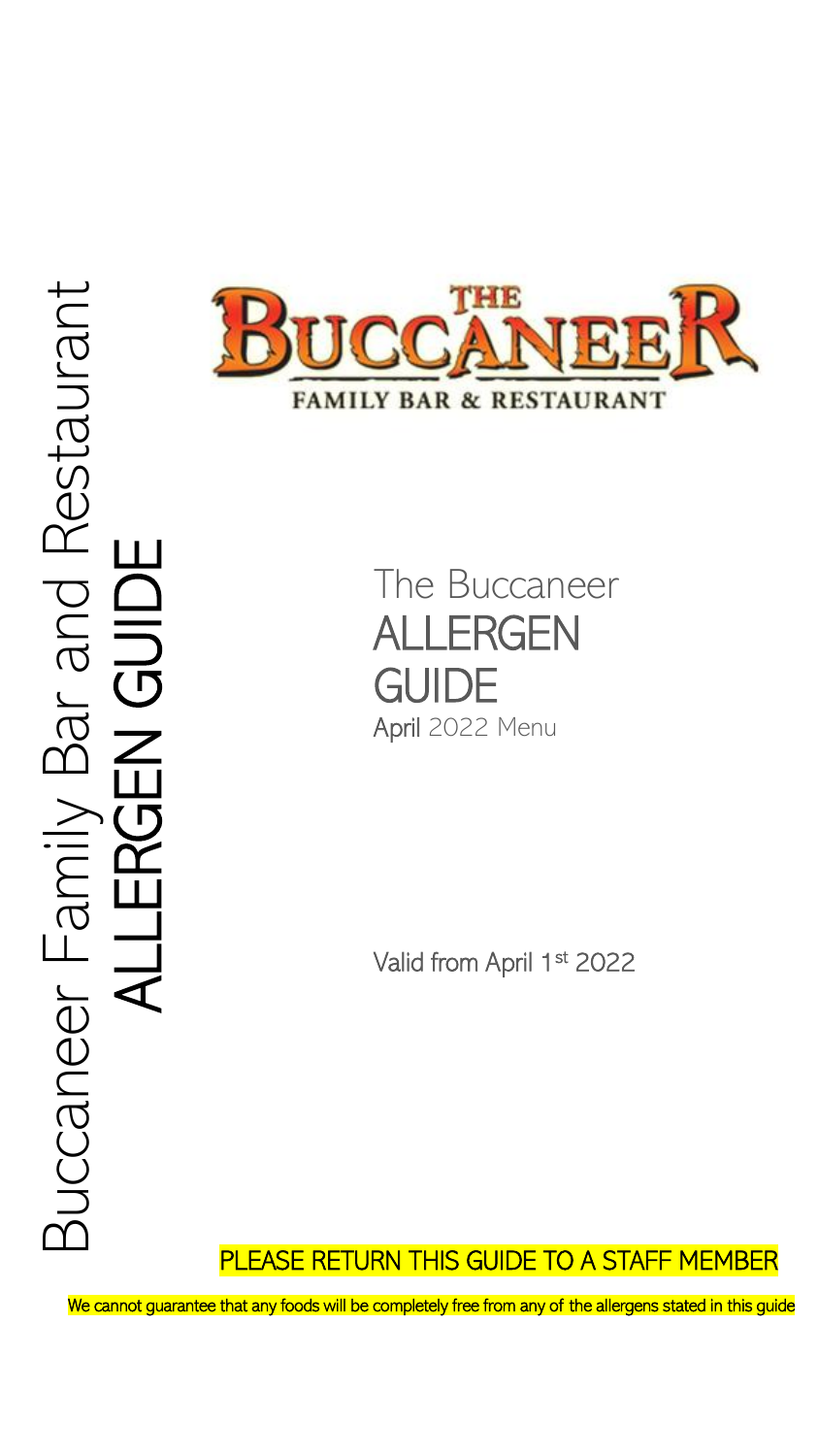

# OUR ALLERGEN GUIDE

The Buccaneer Family Bar and Restaurant attempts to provide ascomplete-as-possible allergen information about its food products, customers with specific food allergens needs to use this guide to assist them with choosing items in our restaurant.

We cannot fully guarantee that any foods will be completely free from any allergens stated in this guide. Ingredients vary and may have changed since your last visit. Please check the relevant section in this allergen guide

If you have any questions or specific requirements please notify a member of staff when placing your food order.

Please Note:

Our Chips, onion rings, potato wedges, crispy mushrooms, sausages, chicken nuggets and fish fingers can be cooked in the same oil. for all these products – allergens can be found in the relevant section of this booklet.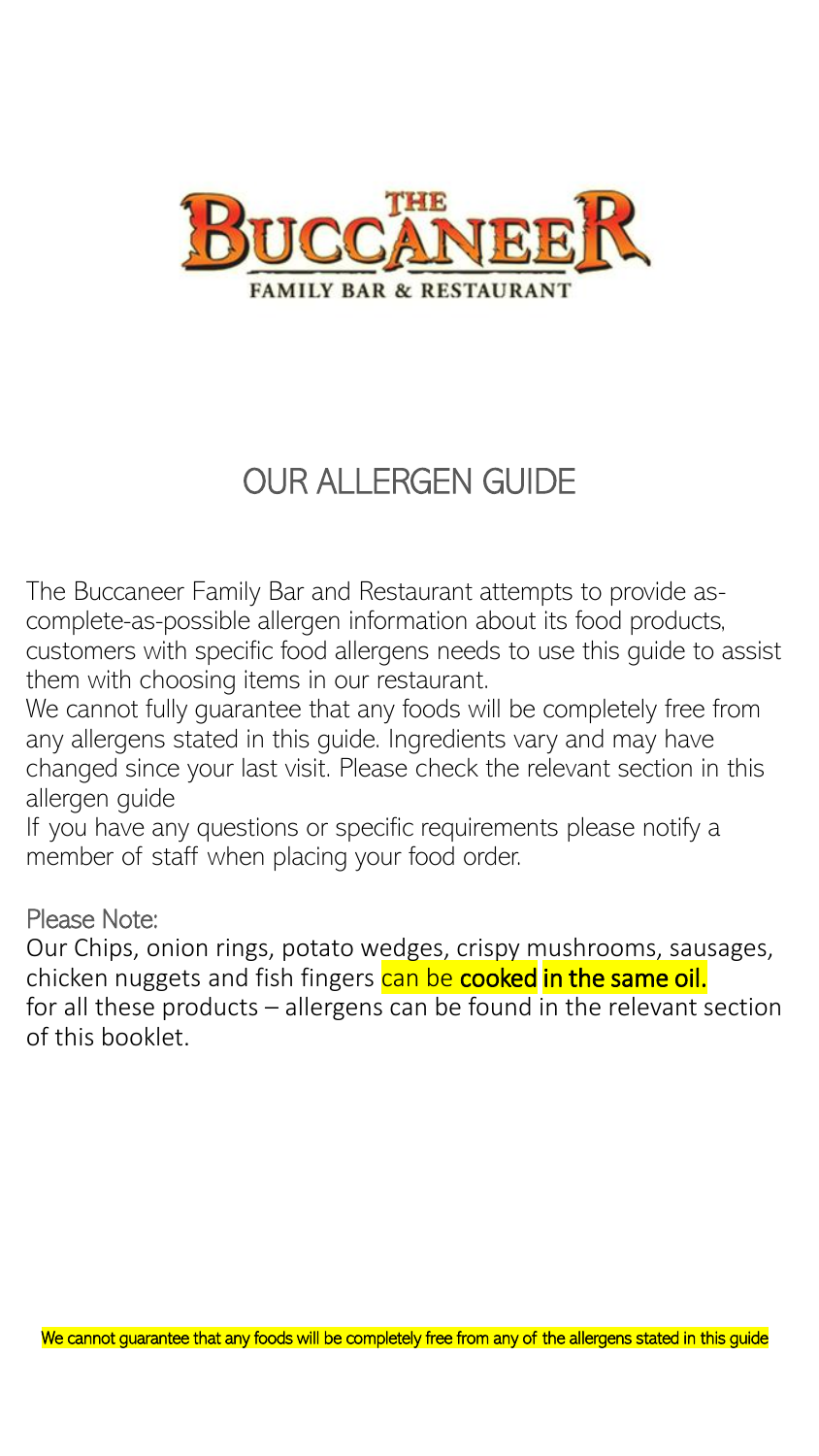## starters

### Crispy Mushrooms:

#### Served with a garlic mayonnaise dip, comes with garnish.

Crispy mushrooms – cereals incl gluten, wheat, eggs, sulphur dioxide/sulphites Garlic mayonnaise – eggs, mustard French dressing (over garnish) – cereals incl gluten, wheat, mustard, barley, fish,

#### Chicken wings:

#### Marinated Chicken wings served with a garlic Mayonnaise

Marinated Chicken Wings – cereals incl gluten, barley, celery, soya, wheat, mustard Garlic Mayonnaise – eggs, mustard

#### Nacho's:

Nachos topped with Jalapeno peppers and cheese, served with tangy salsa – 'Enough to Share'

Tortilla chips – May Contain Milk Salsa – Sulphur dioxide/Sulphites Cheese – Milk Jalapeno's – No intentional allergens

### Jacks Combo Platter:

Succulent Chicken wings, crispy coated garlic mushrooms, battered onion rings, and rustic potato wedges served with mayonnaise dip

Succulent Chicken Wings – cereals incl gluten, barley, celery, soya, wheat Crispy coated mushrooms – cereals incl gluten, wheat, eggs, sulphur dioxide/sulphites battered onion rings – cereals incl gluten, wheat, barley Rustic potato wedges – cereals incl gluten, wheat Mayonnaise dip – eggs, mustard French dressing (over garnish) – cereals incl gluten, wheat, mustard, barley, fish

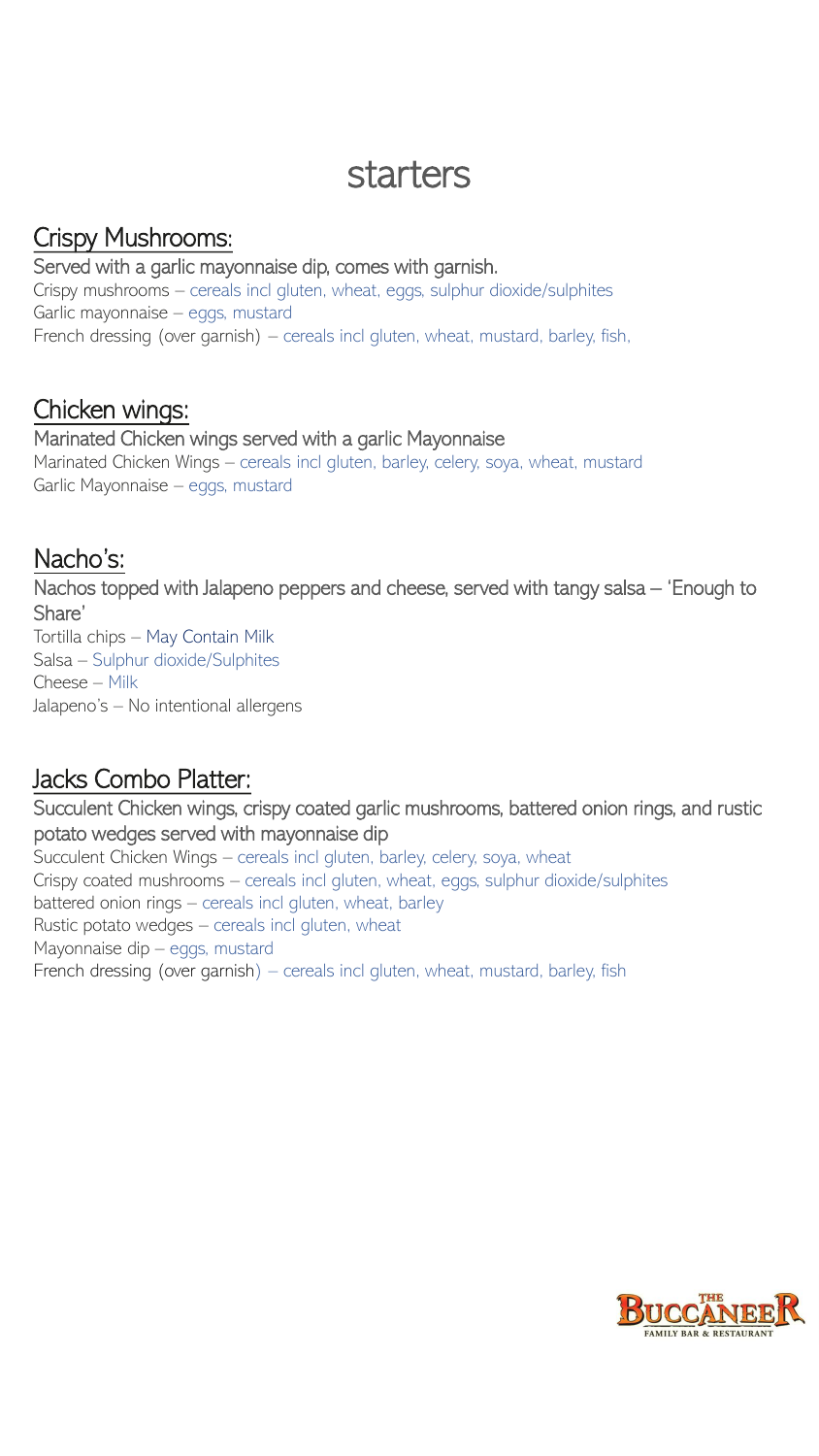# Vegetarian main meals

#### Three cheese & broccoli pasta bake:

Fusilli pasta with broccoli in a rich cheese sauce, with a crusty cheese top, comes with garnish.

Homemade recipe – cereals incl gluten, wheat, milk, eggs, soya beans, mustard French dressing (over garnish) – cereals incl gluten, wheat, mustard, barley, fish

Add chips - No intentional allergens

#### Butternut squash & Red pepper masala:

Served with basmati rice and a poppadom Homemade recipe – Contains Mustard – may contain nuts, peanuts Rice – No intentional allergens Poppadom – No intentional allergens

Add chips – No intentional allergens

#### Plant Based Veggie Burger:

Topped with cheese, served in a toasted brioche bun – served with fries Plant Based Burger – wheat, soya, barley – may contain eggs, celery, sesame and mustard Brioche bun – cereals incl gluten, wheat, milk, egg

cheese – milk

Salad – No intentional allergens

Chips – No intentional allergens



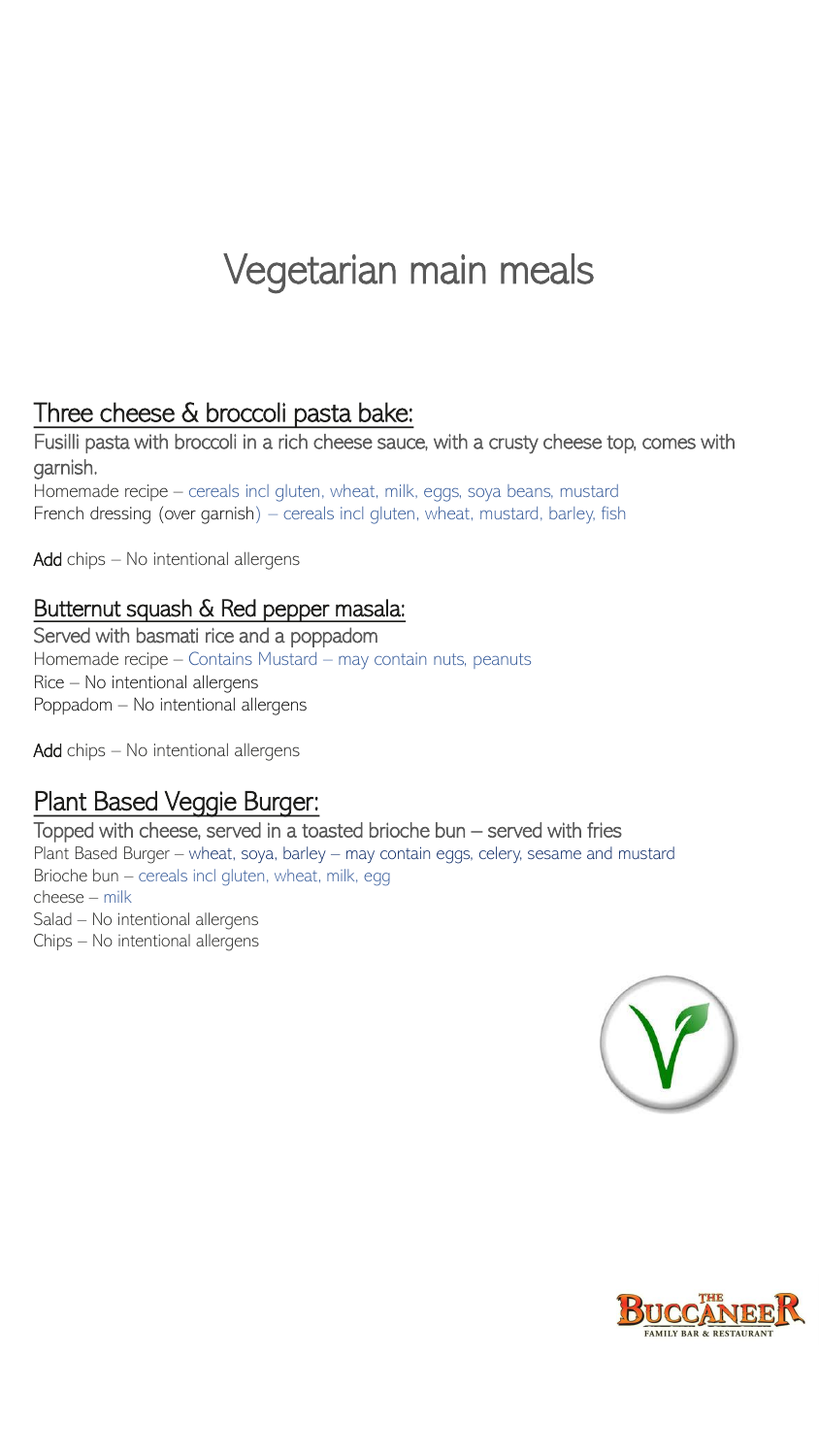## Main meals

#### The Buccaneer Burger:

100% British beef 6oz burger in a toasted brioche bun, topped with melted cheese, served with salad and chips 100% beef burger – No intentional allergens Brioche bun – cereals incl gluten, egg, milk, wheat Cheese – milk Salad – No intentional allergens

Chips – No intentional allergens

Add crispy bacon - No intentional allergens Double up – additional 6oz 100% beef burger – No intentional allergens

#### Chicken and bacon burger:

A grilled chicken fillet with bacon in a toasted brioche bun served with salad and chips Chicken breast fillet – No intentional allergens Bacon – No intentional allergens Brioche bun – cereals incl gluten, egg, milk, wheat Salad – No intentional allergens Chips – No intentional allergens

Add cheese – milk

#### Hunters chicken:

A succulent chicken breast with crispy bacon and grilled cheese topped with BBQ sauce and served with chips – or have it served as a burger in a toasted brioche bun Chicken breast fillet – No intentional allergens

Bacon – No intentional allergens Grilled cheese – Milk BBQ sauce – cereals incl gluten, barley, celery, soya, wheat, mustard French dressing (over garnish) – cereals incl gluten, wheat, mustard, barley, fish Brioche Bun – cereals incl gluten, egg, milk, wheat

#### Whole spit roasted chicken:

A succulent whole chicken cooked on a spit roast served with chips and gravy or swap gravy for spicy piri piri sauce

Whole roasted chicken - cereals incl gluten, soya, milk, celery, mustard, sulphur dioxide/sulphites Chips – No intentional allergens

Piri piri sauce – No intentional allergens

Gravy – gluten free – made with meat juices

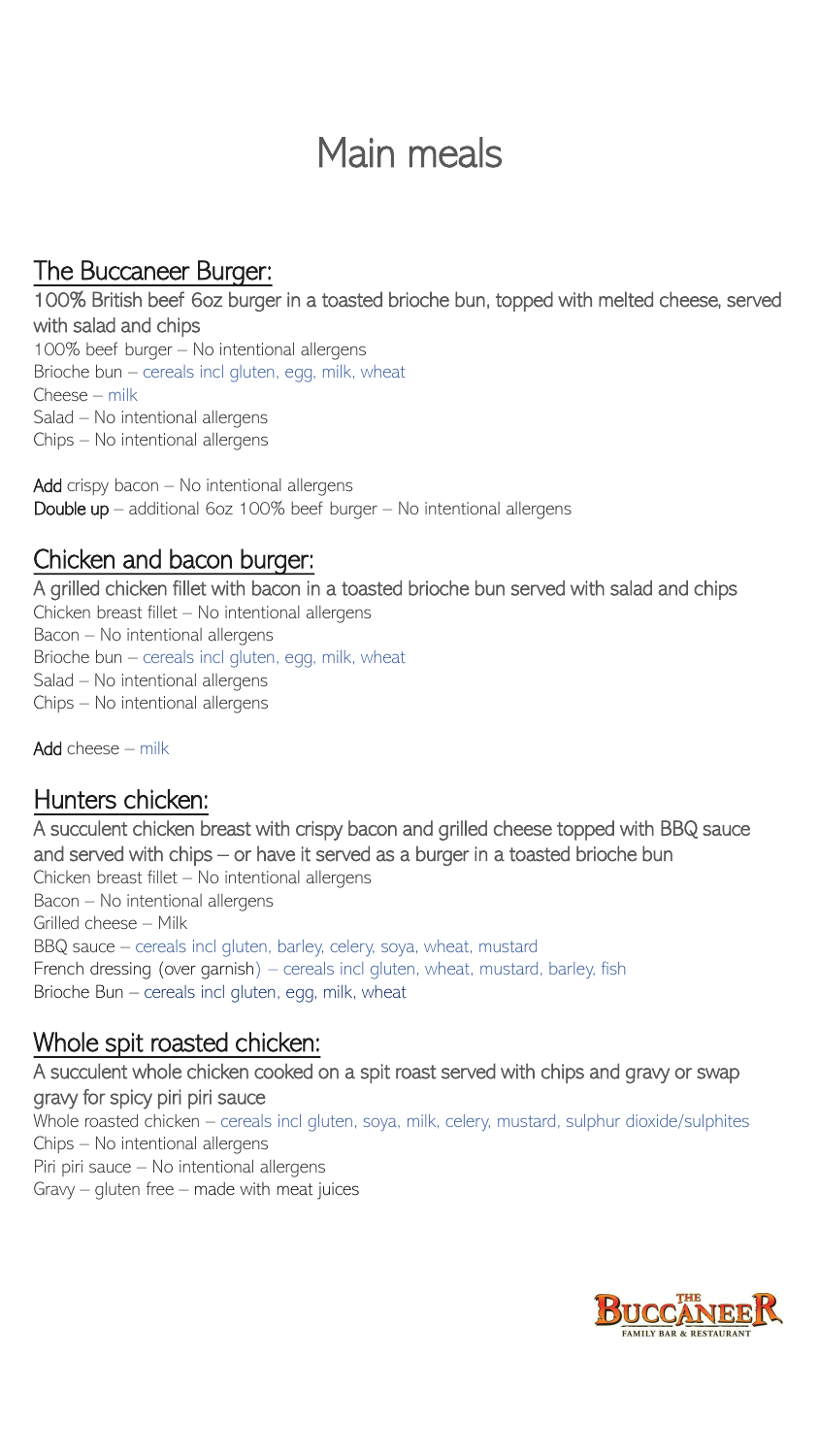# Main meals

#### Chicken Tikka Masala:

Tender chicken thigh in a rich tikka masala sauce served with basmati rice and naan bread Tikka masala recipe – milk, mustard, sulphur dioxide/sulphites, celery

Naan bread – cereals incl gluten, wheat, milk

Basmati rice – No intentional allergens

Add: 2 x Poppadom - No intentional allergens

Add chips – No intentional allergens

#### Homemade Beef Lasagne:

Prime ground beef in a rich tomato sauce layered between sheets of pasta topped with creamy cheese sauce, served with a salad garnish

Beef lasagne recipe – cereals incl gluten, wheat, barley, fish, sulphur dioxide/sulphites, celery, egg, soya beans, mustard, milk

French dressing (over garnish) – cereals incl gluten, wheat, mustard, barley, fish

Add chips – No intentional allergens

Add two slices of garlic bread  $-$  cereals incl gluten, wheat, milk, soya

#### Fish and chips:

#### Award winning, freshly battered fillet of fish sourced from sustainable stock served with chips and mushy peas

Battered fish – fish, cereals incl gluten, eggs, soya beans, milk, mustard Chips – No intentional allergens

Add mushy peas - No intentional allergens baked beans – No intentional allergens chip shop curry – cereals incl gluten, celery chip shop gravy – cereals incl gluten

#### Wholetail scampi:

Crispy wholetail scampi coated in golden breadcrumbs served with chips, mushy peas and tartar sauce

Wholetail scampi – cereals incl gluten, wheat, crustaceans, shellfish Chips – No intentional allergens Mushy peas – No intentional allergens Tartar sauce – eggs, mustard

#### Beef Chilli:

Beef Chilli recipe – Barley, Fish Rice – No intentional allergens Tortilla chips – may contain milk Jalapenos – no intentional allergens

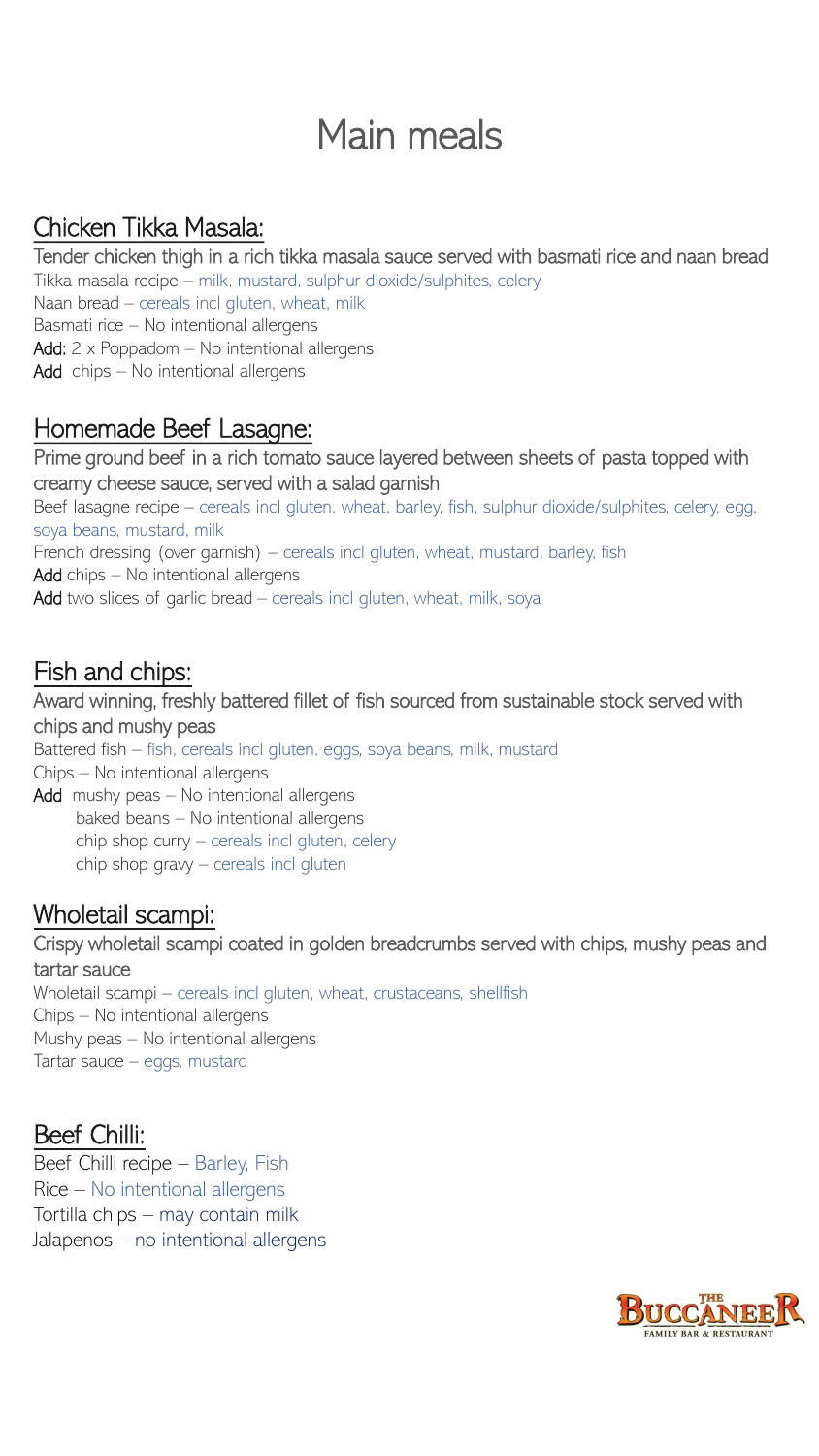# Main meals

#### Lamb Henry:

Tender shoulder of lamb slowly cooked on the bone in a lamb and mint gravy served with mashed potato and braised root vegetables

Lamb Henry – cereals incl gluten, wheat, barley, soya Mashed potato – cereals incl gluten, milk, eggs, wheat Mint gravy – gluten free – made with meat juices Braised root vegetables – Gravy – gluten free – made with meat juices

#### Chicken Caesar salad:

Crisp and fresh cos lettuce with crispy croutons bound in a Caesar dressing topped with parmesan shavings

Lettuce – No intentional allergens Creamy Caesar dressing – cereals incl gluten, wheat, eggs, milk Parmesan – milk Croutons – cereals incl gluten, wheat Add grilled chicken fillet - No intentional allergens Add chips – No intentional allergens

#### Gammon and pineapple:

10oz gammon steak served with pineapple, chips, peas and half a grilled tomato 10oz gammon steak – No intentional allergens Pineapple – No intentional allergens Chips – No intentional allergens peas – No intentional allergens Grilled tomato – no intentional allergens

Add  $egg - egg$ 

#### Homemade beef and mushroom pie:

Pastry topped beef & mushrooms in a rich sauce, served with chips or mashed potato, peas and gravy

Beef and mushroom filling – celery Pastry top – cereals incl gluten, wheat, egg wash Choose Chips – No intentional allergens Choose Mashed potato – cereals incl gluten, milk, eggs peas - No intentional allergens

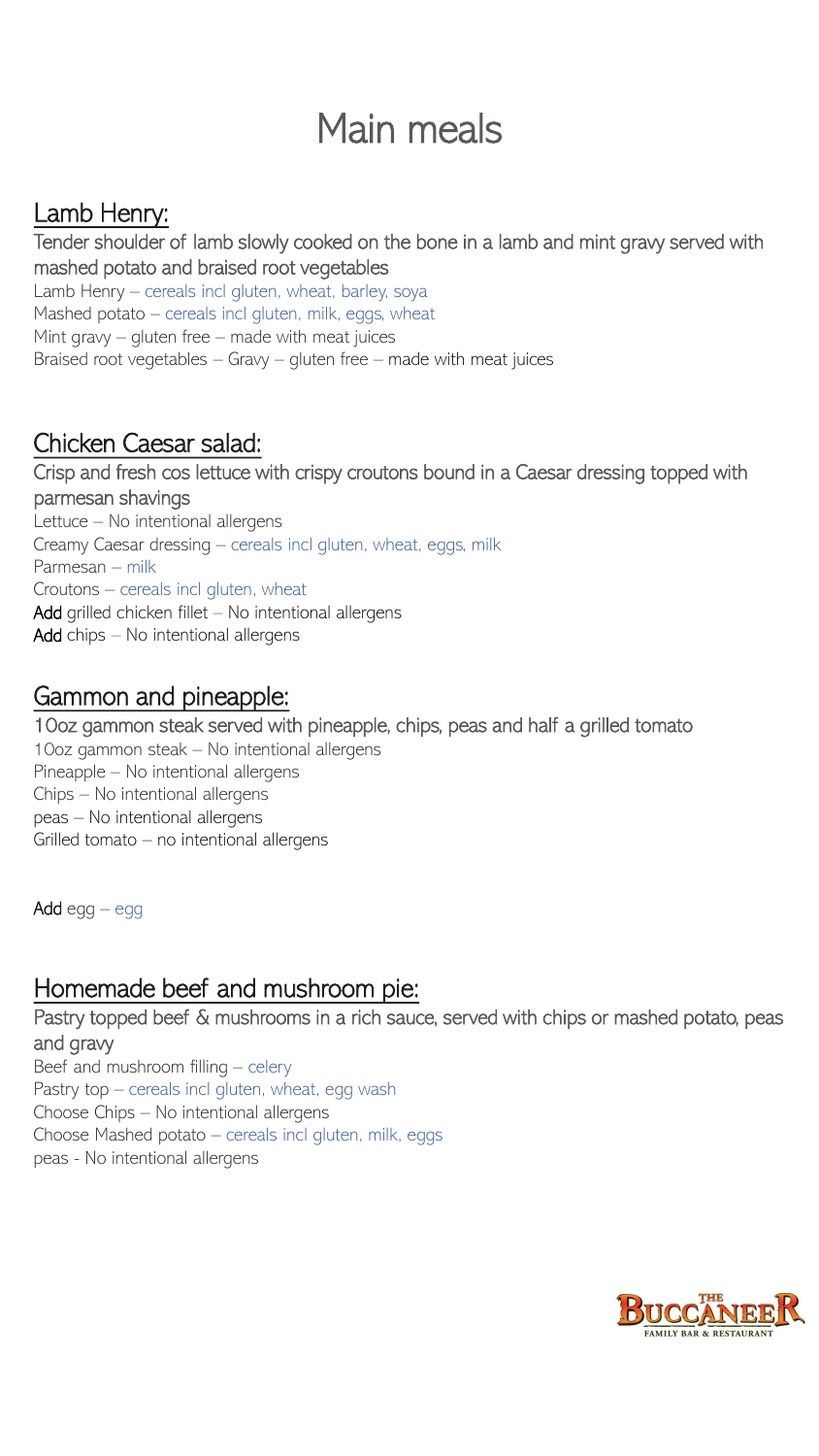## **Steaks**

#### 12oz rump steak:

Cooked to your preference, served with chips, peas and half a grilled tomato Rump steak – No intentional allergens Chips – No intentional allergens peas – No intentional allergens Grilled tomato – no intentional allergens

#### 8oz Sirloin steak:

Cooked to your preference, served with chips, peas and half a grilled tomato Sirloin steak – No intentional allergens Chips – No intentional allergens peas – No intentional allergens Grilled tomato – no intentional allergens

## **Sides**

#### (Served with main meal only)

Battered onion Rings – cereals incl gluten, wheat, barley Grilled mushrooms – milk (from butter used) Garlic bread – cereals incl gluten, wheat, milk, soya Add cheese – milk Chips – No intentional allergens Peppercorn sauce – milk – made with meat juices Chip shop curry sauce – cereals incl gluten, celery Chip shop gravy – cereals incl gluten

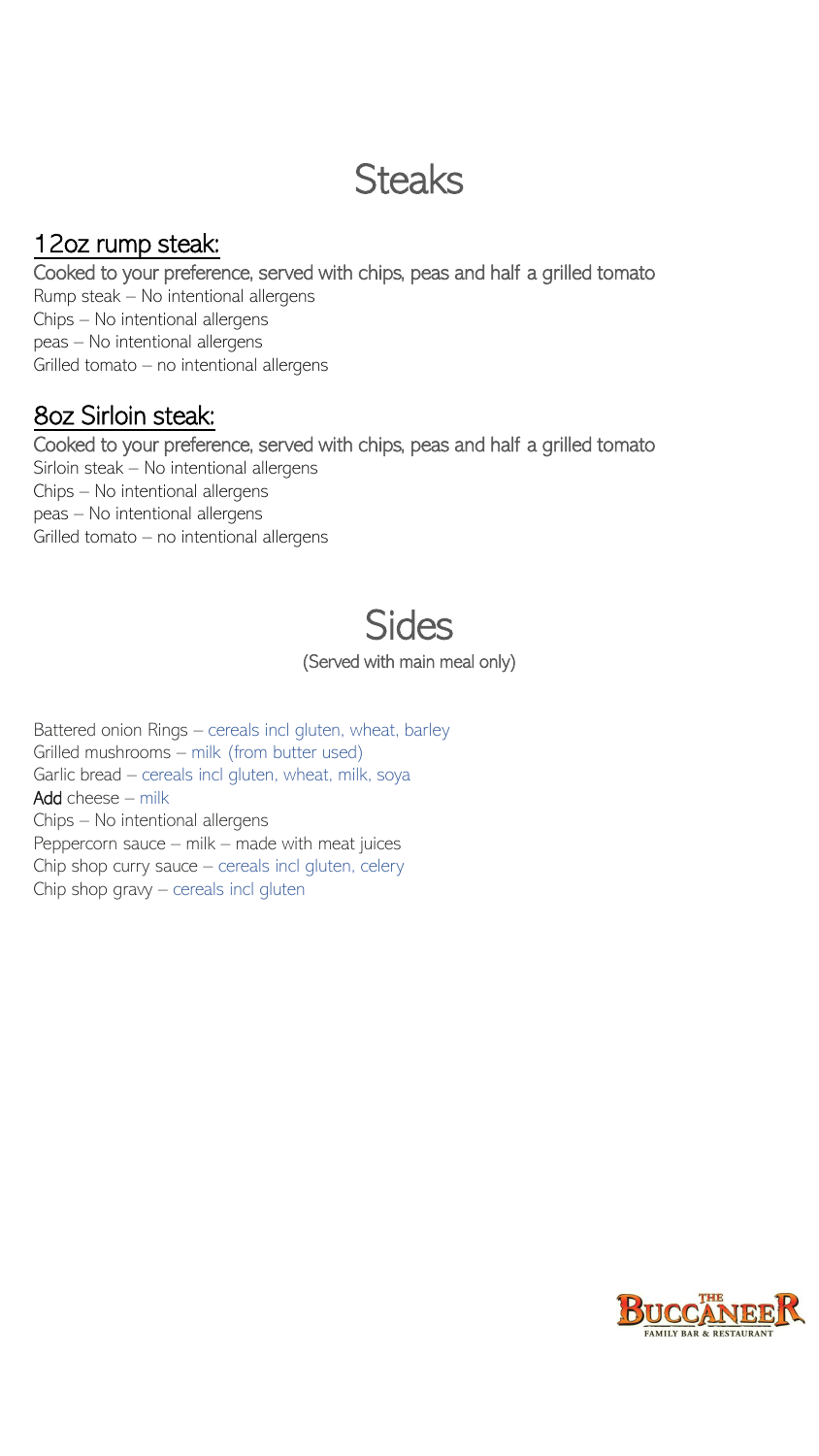# Kids Meals

#### Pork Sausage and Mash:

Two Premium Pork sausages and mash served with gravy, baked beans or peas Pork sausages – cereals incl gluten, wheat, soya, sulphites Mashed potato – cereals incl gluten, milk, eggs, wheat Gravy – gluten free – made with meat juices Baked beans – No intentional allergens Peas – No intentional allergens

### Fish Fingers and Chips;

Two fish fingers in crispy breadcrumbs served with chips and baked beans or peas Fish Fingers – Cereals incl gluten, wheat, fish Chips – No intentional allergens Baked beans – No intentional allergens Peas – No intentional allergens

### Chicken Nuggets and Chips:

Three classic golden nuggets served with chips and baked beans or peas Chicken Nuggets – cereals incl gluten, wheat, milk, celery, soya, egg, mustard Chips – No intentional allergens Baked beans – no intentional allergens

### Beef Burger and Chips:

Children's beef burger in a sesame seeded bun served with chips and baked beans or peas Beef Burger – cereals incl gluten, wheat, soya, sulphites Sesame seeded bun – cereals incl gluten, wheat, sesame Chips – No intentional allergens Baked beans – No intentional allergens Peas – No intentional allergens

#### Pasta spirals:

Pasta spirals in tomato sauce served with a slice of garlic bread Pasta spirals – cereals incl gluten, wheat Homemade tomato sauce – celery, milk Garlic Bread – Cereals incl gluten, wheat, milk, soya

### Hot dog in a bun:

Hot Dog – soya protein, celery – may contain mustard Hot Dog bun – cereals incl gluten, wheat – may contain sesame Chips – No intentional allergens Baked beans – No intentional allergens

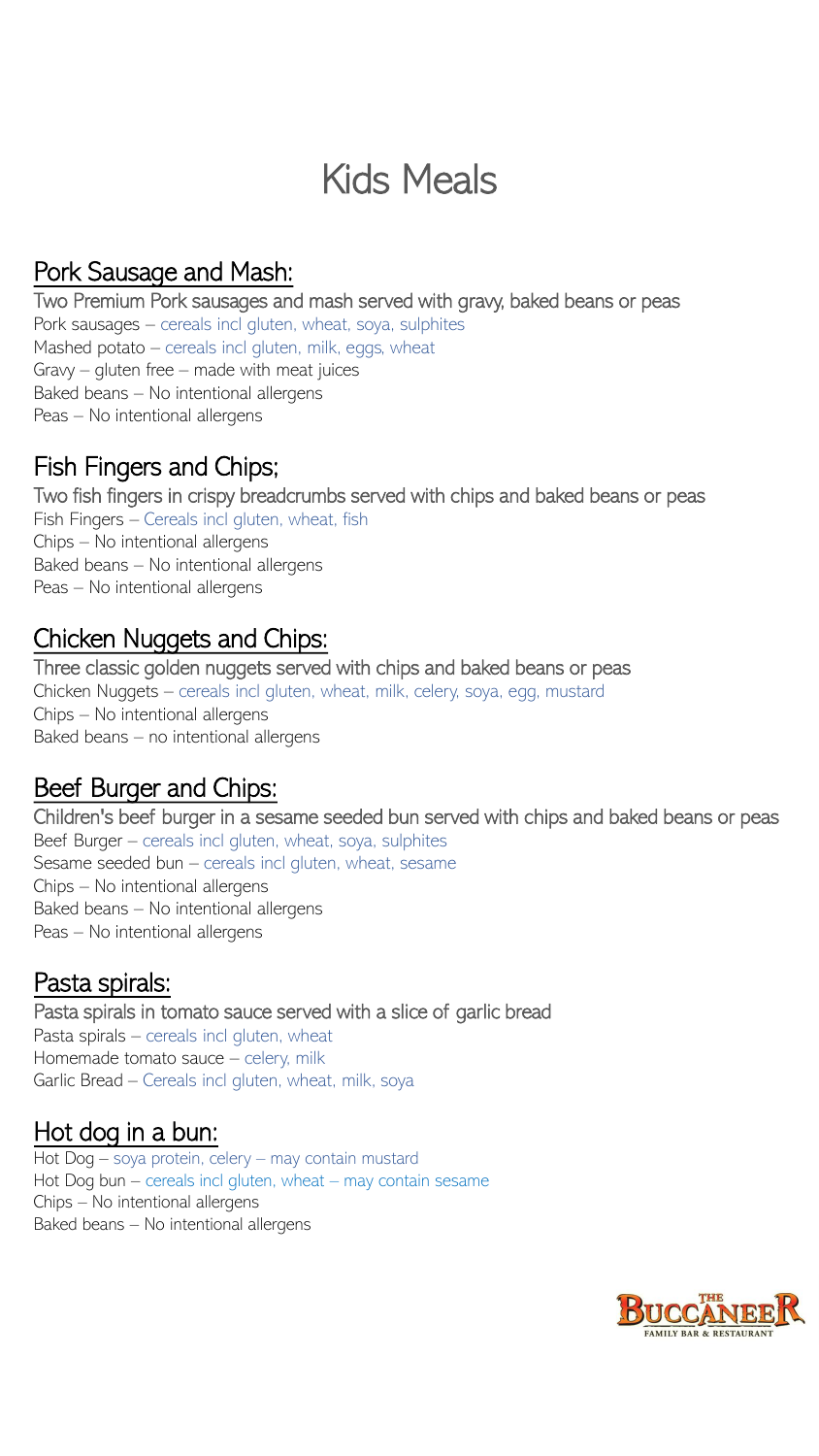



# **3 ROAST CARVERY EVERY SUNDAY**

Sunday lunch, with chefs three freshly roasted meats with all the trimmings, help yourself to vegetables and potatoes.

Ingredients vary from week to week and may have changed since your last visit, all carvery food can be viewed from the serving station, however if you have an allergy question on any of our ingredients being served not stated in this section of our allergen guide please ask a member of staff who will be happy to advise.

Roast pork – No intentional allergens Roast beef – No intentional allergens Roast gammon – No intentional allergens Roast turkey – No intentional allergens Roast potatoes – No intentional allergens New potatoes – milk (from butter used) Lyonnaise potatoes – No intentional allergens Yorkshire puddings – cereals incl gluten, eggs, milk, wheat Gravy  $-$  gluten free  $-$  made with meat juices \* An option for gluten free gravy made without meat juices is available on request, please speak with your server Potato croquettes – cereals incl gluten, wheat, milk Pigs in blankets – cereals incl gluten, wheat, soya, sulphites Stuffing – cereals incl gluten, wheat, barley, egg, soya, celery, milk, mustard, sulphites Cauliflower cheese – milk Creamed green Cabbage – milk Mint sauce – no intentional allergens Apple sauce – sulphur dioxide/sulphites Horseradish – eggs, mustard Cranberry sauce – No intentional allergens Wholegrain mustard – cereals incl gluten, wheat, mustard

All veg served on our Sunday carvery such as, peas, carrots, carrot batons, cauliflower, broccoli, red cabbage, sprouts, courgettes, swede, butternut squash, sweetcorn and green beans – may contain milk (from the butter used in our carvery ingredients)